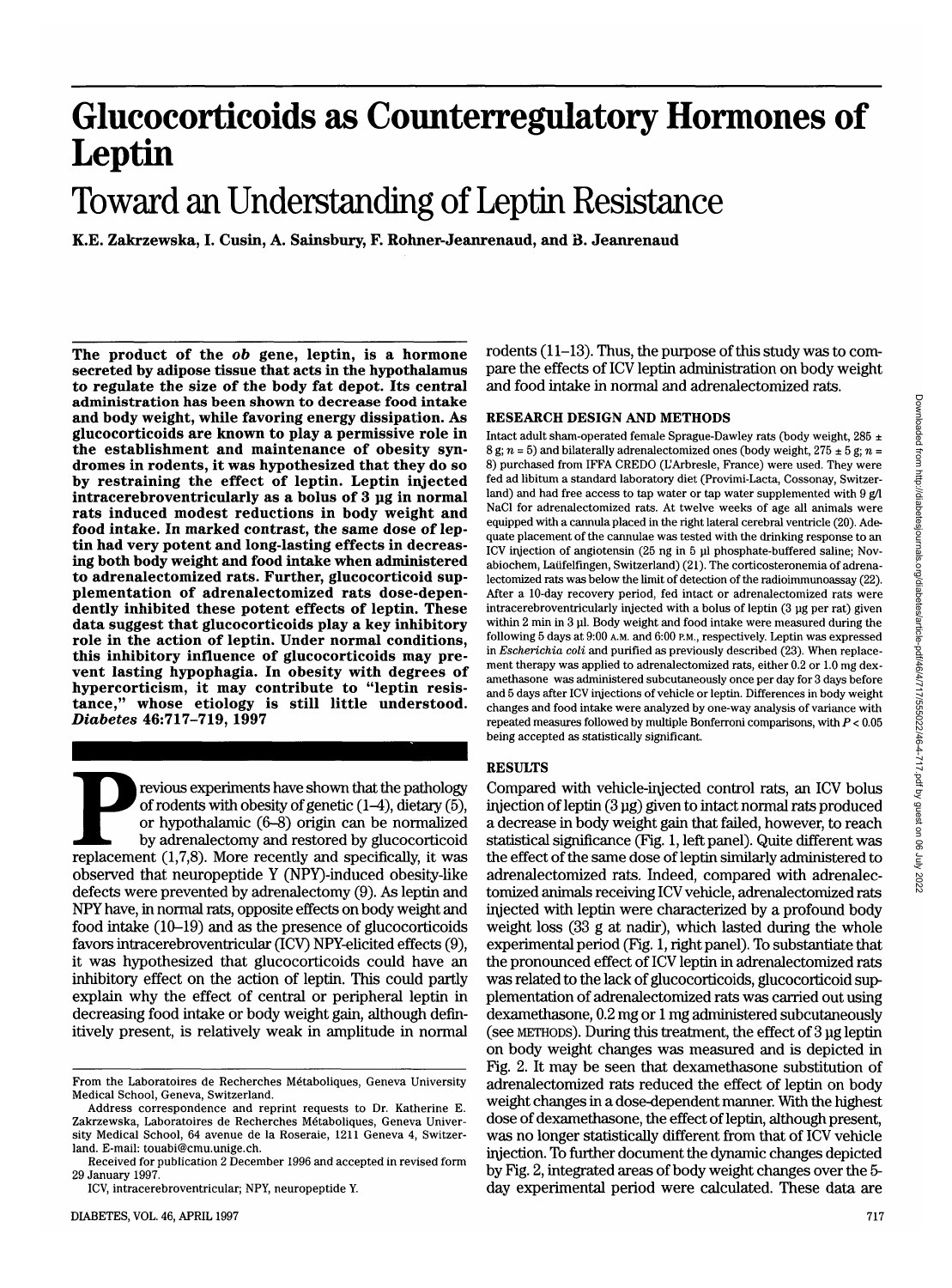**FIG. 1. Effect of a single ICV bolus injection of leptin (3 ug per rat in 3 ul) given at 3:00 P.M. (indicated with an arrow) on body weight changes measured during 5 consecutive days in intact and adrenalectomized rats, compared with respective controls intracerebroventricularly injected with vehicle (0.1 mol/1 Tris, pH 8.1). Body weights were measured daily at 9:00 A.M. and are represented as changes from initial values (for further experimental details, see METHODS). Data are means ± SE of 5-8 animals per group. Statistical analysis was performed using one-way analysis of variance with repeated measures followed by multiple Bonferroni comparisons.** *\*P* **< 0.05 vs. respective vehicle-injected controls.** □, vehicle; ●, leptin.



shown by Fig. 3. Relative to adrenalectomized vehicleinjected controls, the loss of body weight was clearly highest in the adrenalectomized rats receiving ICV leptin only. Dexamethasone dose-dependently inhibited the marked effect of leptin on body weight loss.

Food intake was also measured. In intact rats, it was not significantly decreased by ICV injected leptin at the dose of 3 ug per rat (data not shown). In contrast, and as illustrated by Fig. 4, in adrenalectomized rats, this ICV leptin dose caused a marked reduction in food intake on days 1-3 after injection. This decrease became progressively less prominent with time, and there was no significant difference in food intake between leptin- and vehicle-injected rats from day 4 onward. Note that the food intake of adrenalectomized



**FIG. 2. Effect of a single ICV bolus injection of leptin (3 ug per rat in 3 ul) given at 3:00 P.M. (indicated with an arrow) on body weight changes measured during 5 consecutive days in adrenalectomized rats receiving leptin alone (dotted line; data from Fig. 1) or ICV leptin with subcutaneous dexamethasone substitution (0.2 or 1.0 mg/day), compared with adrenalectomized rats intracerebroventricularly injected** with vehicle (0.1 mol/l Tris, pH 8.1) and supplemented with dexam**ethasone (1.0 mg/day). Rats were as described in legend to Fig. 1. Data are means ± SE of 5-8 animals per group. Statistical analysis was performed using one-way analysis of variance with repeated measures followed by multiple Bonferroni comparisons. \*P < 0.05 vs. vehicle plus** dexamethasone (1.0 mg).  $\Box$ , vehicle plus dexamethasone (1.0 mg);  $\blacktriangle$ , **leptin plus dexamethasone (1.0 mg); • , leptin plus dexamethasone (0.2 mg); - -, leptin alone.**

rats substituted with 1 mg dexamethasone per day failed to be decreased by ICV leptin (Fig. 4).

## **DISCUSSION**

Recent data from this laboratory have shown that the effect of ICV leptin injection on body weight loss was dose-dependent in normal rats (24). The present study demonstrates that the presence of glucocorticoids restrains such ICV effects of leptin. This conclusion is based on the observation that an ICV dose of leptin (3 ug per rat), which barely affects body weight and food intake in normal rats, became powerful and long-lasting in doing so when it was intracerebroventricularly injected in adrenalectomized rats. Moreover, the supplementation of adrenalectomized rats with glucocorticoids (dexamethasone) inhibited the marked leptin response in a dose-dependent manner.



**FIG. 3. Effect of a single ICV bolus injection of leptin (3 ug per rat in 3 ul) on integrated areas of body weight changes over 5 days. Integrated areas shown are calculated from the dynamics of body weight changes depicted in Figs. 1 and 2. Adrenalectomized rats received ICV** vehicle (0.1 mol/l Tris, pH 8.1) or ICV leptin without or with supple**mentation with dexamethasone. Data are means ± SE of 5-8 animals per group. Integrated areas of vehicle-injected adrenalectomized rats substituted with 1.0 mg dexamethasone (data not shown) were not significant versus those of vehicle-injected adrenalectomized rats without dexamethasone substitution. Statistical analysis was performed using one-way analysis of variance followed by multiple** Bonferroni comparisons.  $*P < 0.05$  vs. vehicle-injected controls.  $\Box$ , vehicle alone;  $\blacksquare$ , leptin alone;  $\blacksquare$ , leptin plus dexamethasone (0.2 mg); **^ , leptin plus dexamethasone (1.0 mg).**